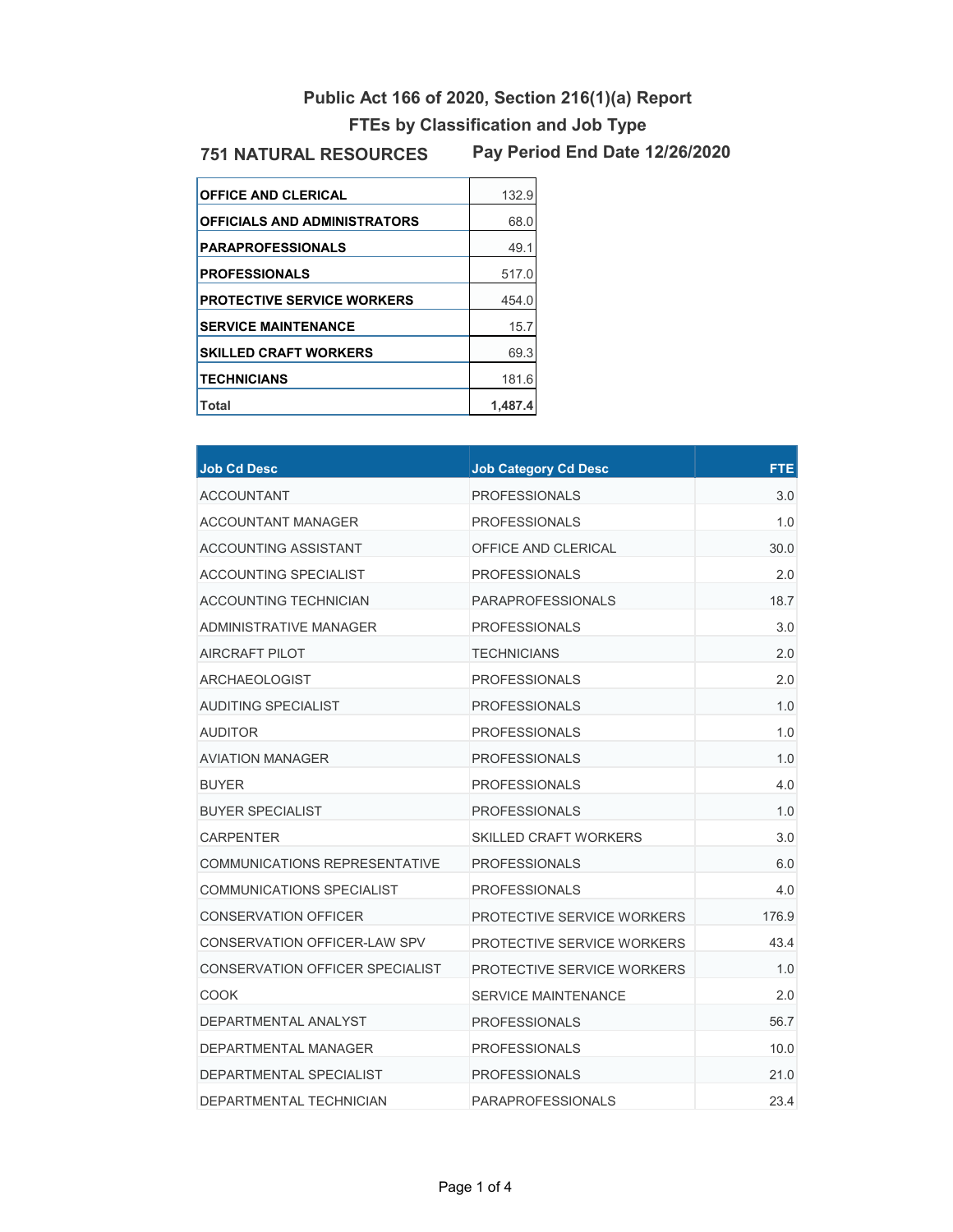| <b>Job Cd Desc</b>                  | <b>Job Category Cd Desc</b>  | <b>FTE</b> |
|-------------------------------------|------------------------------|------------|
| DIVISION ADMINISTRATOR              | OFFICIALS AND ADMINISTRATORS | 6.0        |
| <b>DRAFTING TECHNICIAN</b>          | <b>TECHNICIANS</b>           | 3.0        |
| EDUCATION SPECIALIST                | PROFESSIONALS                | 1.0        |
| <b>EMERGENCY DISPATCHER</b>         | OFFICE AND CLERICAL          | 12.0       |
| EMERGENCY DISPATCH SUPERVISOR       | OFFICE AND CLERICAL          | 2.0        |
| ENGINEERING SPECIALIST              | <b>PROFESSIONALS</b>         | 1.0        |
| ENGINEER MANAGER                    | <b>PROFESSIONALS</b>         | 1.0        |
| EQUIPMENT OPERATOR                  | SKILLED CRAFT WORKERS        | 9.0        |
| EQUIPMENT TECHNICIAN                | <b>TECHNICIANS</b>           | 1.0        |
| <b>EXECUTIVE SECRETARY</b>          | OFFICE AND CLERICAL          | 10.0       |
| <b>FACILITIES ENGINEER</b>          | <b>PROFESSIONALS</b>         | 1.0        |
| <b>FACILITY ENGINEERING LIC SPL</b> | <b>PROFESSIONALS</b>         | 1.0        |
| <b>FINANCIAL ANALYST</b>            | <b>PROFESSIONALS</b>         | 6.0        |
| <b>FINANCIAL MANAGER</b>            | <b>PROFESSIONALS</b>         | 4.0        |
| <b>FINANCIAL SPECIALIST</b>         | <b>PROFESSIONALS</b>         | 9.0        |
| <b>FIRE SAFETY OFFICER</b>          | PROTECTIVE SERVICE WORKERS   | 4.0        |
| FIRE SAFETY OFFICER SPV             | PROTECTIVE SERVICE WORKERS   | 1.0        |
| <b>FISHERIES ASSISTANT</b>          | <b>TECHNICIANS</b>           | 3.0        |
| <b>FISHERIES BIOLOGIST</b>          | <b>PROFESSIONALS</b>         | 15.8       |
| <b>FISHERIES BIOLOGY SPECIALIST</b> | <b>PROFESSIONALS</b>         | 4.0        |
| <b>FISHERIES BOAT CAPTAIN SPV</b>   | SKILLED CRAFT WORKERS        | 7.0        |
| <b>FISHERIES TECHNICIAN</b>         | TECHNICIANS                  | 45.8       |
| <b>FORESTER</b>                     | <b>PROFESSIONALS</b>         | 83.1       |
| <b>FOREST FIRE OFFICER</b>          | PROTECTIVE SERVICE WORKERS   | 42.9       |
| FOREST FIRE OFFICER SUPERVISOR      | PROTECTIVE SERVICE WORKERS   | 14.0       |
| FOREST MANAGEMENT SPECIALIST        | <b>PROFESSIONALS</b>         | 11.0       |
| FOREST TECHNICIAN                   | TECHNICIANS                  | 14.0       |
| <b>GENERAL OFFICE ASSISTANT</b>     | OFFICE AND CLERICAL          | 26.9       |
| <b>GEOLOGIST</b>                    | <b>PROFESSIONALS</b>         | 1.0        |
| <b>GRAPHIC ARTS DESIGNER</b>        | <b>TECHNICIANS</b>           | 5.0        |
| <b>GROUNDSKEEPER</b>                | SERVICE MAINTENANCE          | 2.0        |
| <b>HEAVY EQUIPMENT MECHANIC</b>     | <b>PARAPROFESSIONALS</b>     | 5.0        |
| <b>HEAVY EQUIPMENT MECHANIC SPV</b> | <b>SKILLED CRAFT WORKERS</b> | 1.0        |
| <b>HISTORIAN</b>                    | <b>PROFESSIONALS</b>         | 16.0       |
| HISTORIAN MANAGER                   | <b>PROFESSIONALS</b>         | 2.0        |
| <b>HISTORY SPECIALIST</b>           | <b>PROFESSIONALS</b>         | 5.0        |
| <b>HUMAN RESOURCES DEVELOPER</b>    | <b>PROFESSIONALS</b>         | 1.0        |
| JANITOR                             | <b>SERVICE MAINTENANCE</b>   | 2.0        |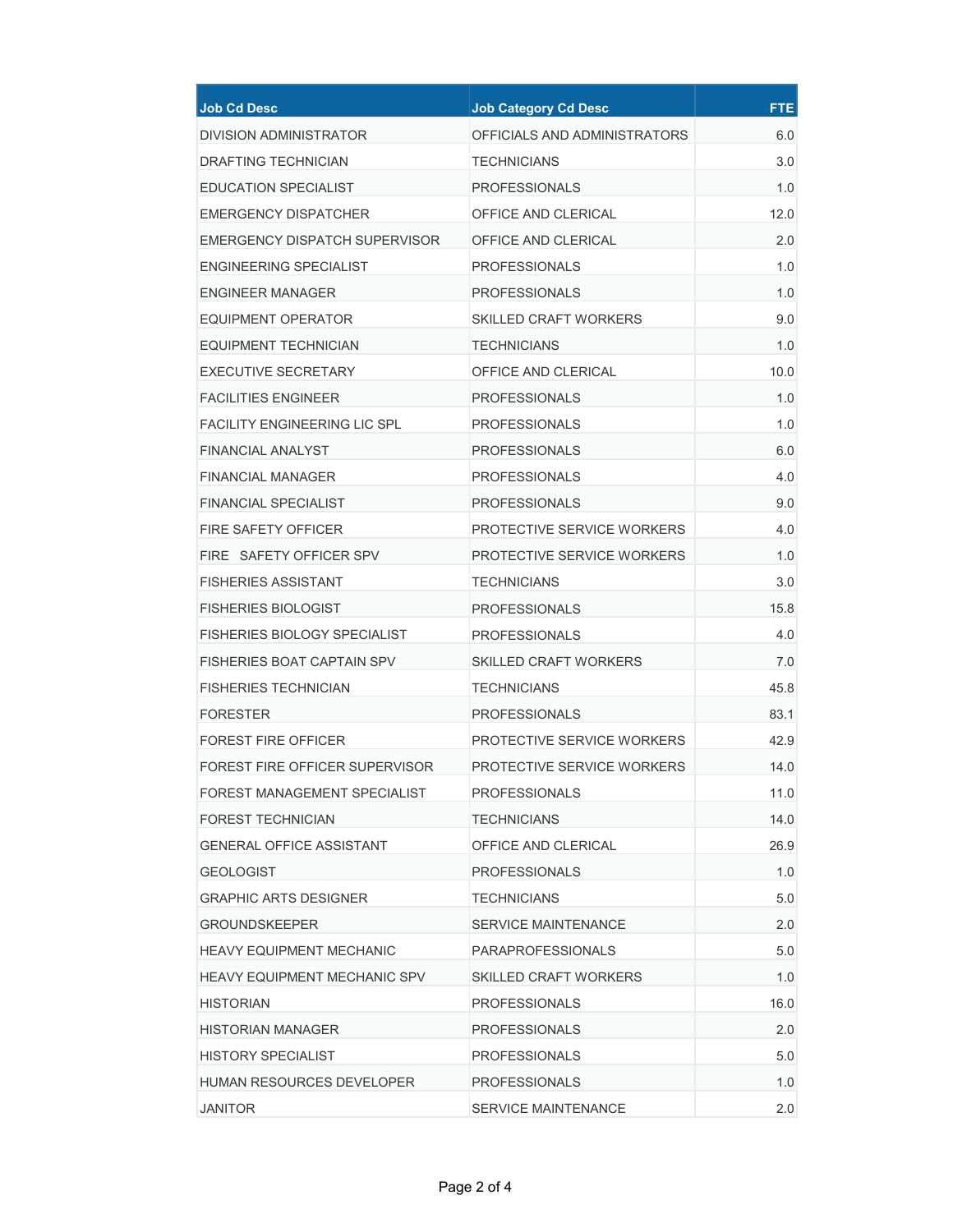| <b>Job Cd Desc</b>                 | <b>Job Category Cd Desc</b>  | <b>FTE</b> |
|------------------------------------|------------------------------|------------|
| LABORATORY ASSISTANT               | <b>TECHNICIANS</b>           | 0.2        |
| <b>LABORATORY SCIENTIST</b>        | <b>PROFESSIONALS</b>         | 1.0        |
| LABORATORY SCIENTIST MANAGER       | <b>PROFESSIONALS</b>         | 0.7        |
| LABORATORY TECHNICIAN              | <b>TECHNICIANS</b>           | 2.6        |
| <b>LABORER</b>                     | <b>SERVICE MAINTENANCE</b>   | 1.0        |
| <b>LANDSCAPE DESIGNER</b>          | <b>PROFESSIONALS</b>         | 8.0        |
| LANDSCAPE DESIGN MANAGER           | <b>PROFESSIONALS</b>         | 1.0        |
| LANDSCAPE DESIGN SPECIALIST        | <b>PROFESSIONALS</b>         | 4.0        |
| LAND SURVEYOR-LICENSED             | <b>PROFESSIONALS</b>         | 6.0        |
| LAND SURVEYOR MANAGER              | <b>PROFESSIONALS</b>         | 1.0        |
| LIBRARIAN                          | <b>PROFESSIONALS</b>         | 1.0        |
| <b>MACHINIST</b>                   | <b>SKILLED CRAFT WORKERS</b> | 1.0        |
| MAINTENANCE MECHANIC               | <b>SKILLED CRAFT WORKERS</b> | 12.0       |
| MAINTENANCE MECHANIC SPV           | SKILLED CRAFT WORKERS        | 3.0        |
| <b>MEDIA PRODUCTION SPECIALIST</b> | <b>PROFESSIONALS</b>         | 2.0        |
| NATURAL RESOURCES MANAGER          | <b>PROFESSIONALS</b>         | 47.7       |
| NATURAL RESOURCES TEC SPV          | <b>TECHNICIANS</b>           | 8.0        |
| OFFICE DIRECTOR                    | OFFICIALS AND ADMINISTRATORS | 4.0        |
| <b>PAINTER</b>                     | <b>SKILLED CRAFT WORKERS</b> | 3.0        |
| PARK AND RECREATION RANGER         | PROTECTIVE SERVICE WORKERS   | 170.8      |
| <b>PARK INTERPRETER</b>            | <b>PROFESSIONALS</b>         | 9.5        |
| PARK RECREATION MANAGER            | <b>PROFESSIONALS</b>         | 24.7       |
| <b>PARK RECREATION SUPERVISOR</b>  | <b>TECHNICIANS</b>           | 62.0       |
| PLANT INDUSTRY FIELD SCIENTIST     | <b>PROFESSIONALS</b>         | 1.0        |
| PROCUREMENT TECHNICIAN             | <b>PARAPROFESSIONALS</b>     | 2.0        |
| PROMOTIONAL AGENT                  | <b>PROFESSIONALS</b>         | 5.0        |
| PROMOTIONAL SPECIALIST             | <b>PROFESSIONALS</b>         | 1.0        |
| PROPERTY ANALYST                   | <b>PROFESSIONALS</b>         | 9.0        |
| PROPERTY MANAGER                   | <b>PROFESSIONALS</b>         | 1.0        |
| PROPERTY SPECIALIST                | <b>PROFESSIONALS</b>         | 4.0        |
| <b>RESEARCH BIOLOGIST</b>          | <b>PROFESSIONALS</b>         | 2.0        |
| RESEARCH BIOLOGIST MANAGER         | <b>PROFESSIONALS</b>         | 3.0        |
| RESEARCH BIOLOGY SPECIALIST        | <b>PROFESSIONALS</b>         | 12.9       |
| RESOURCE ANALYST                   | <b>PROFESSIONALS</b>         | 27.9       |
| RESOURCE SPECIALIST                | <b>PROFESSIONALS</b>         | 16.2       |
| <b>SECRETARY</b>                   | OFFICE AND CLERICAL          | 49.1       |
| SENIOR EXECUTIVE MAN AST           | OFFICE AND CLERICAL          | 3.0        |
| SENIOR EXECUTIVE SERVICE           | OFFICIALS AND ADMINISTRATORS | 4.0        |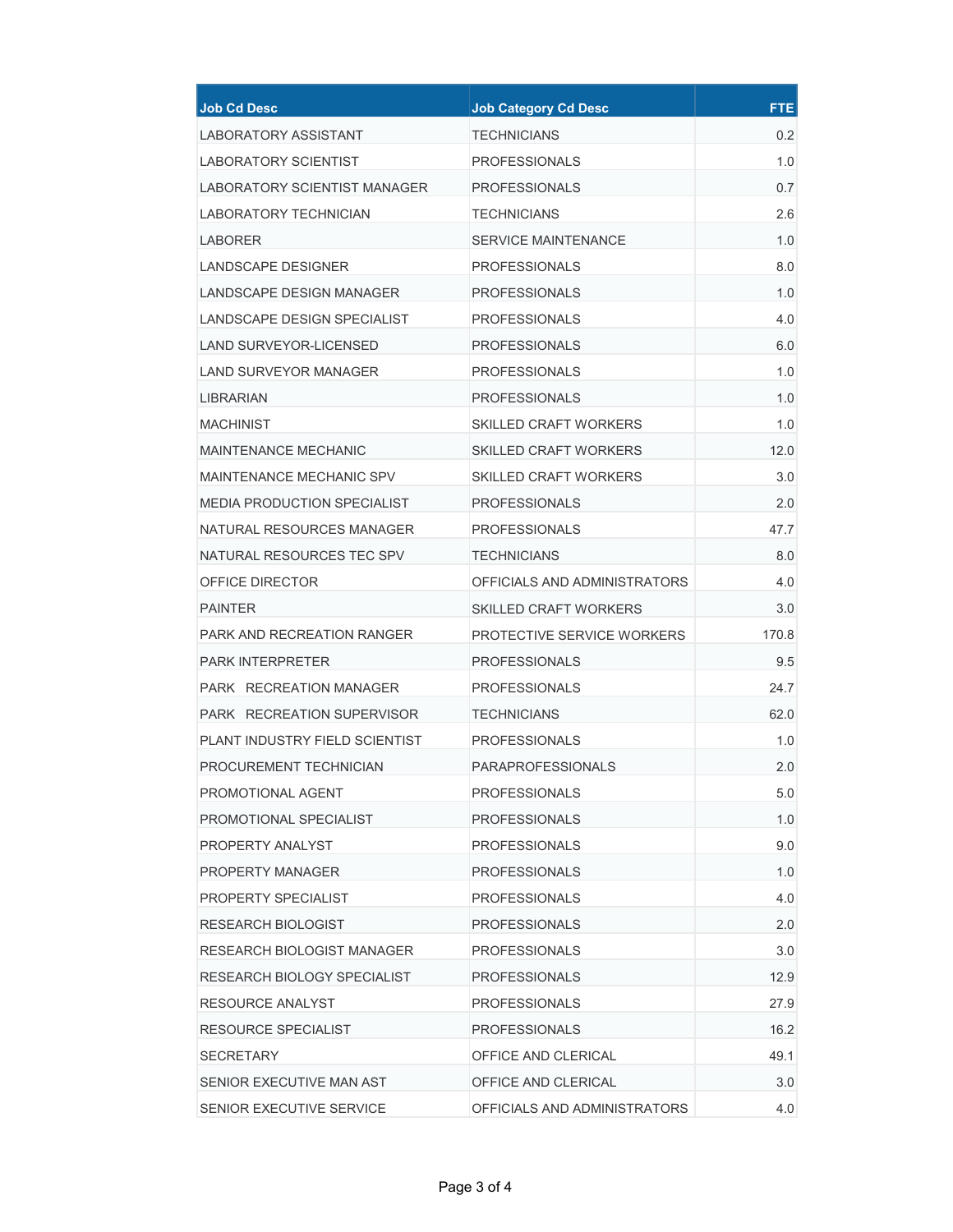| <b>Job Cd Desc</b>                 | <b>Job Category Cd Desc</b>  | <b>FTE</b> |
|------------------------------------|------------------------------|------------|
| STATE ADMINISTRATIVE MANAGER       | OFFICIALS AND ADMINISTRATORS | 44.0       |
| STATE ASSISTANT ADMINISTRATOR      | OFFICIALS AND ADMINISTRATORS | 4.0        |
| STATE BUREAU ADMINISTRATOR         | OFFICIALS AND ADMINISTRATORS | 6.0        |
| <b>STATE WORKER</b>                | <b>SERVICE MAINTENANCE</b>   | 8.7        |
| SURVEYING TECHNICIAN               | <b>TFCHNICIANS</b>           | 3.0        |
| <b>TRADES HELPER</b>               | <b>SKILLED CRAFT WORKERS</b> | 4.2        |
| <b>VETERINARY SPECIALIST</b>       | <b>PROFESSIONALS</b>         | 1.0        |
| WFI DFR                            | <b>SKILLED CRAFT WORKERS</b> | 1.0        |
| <b>WILDLIFE ASSISTANT</b>          | <b>SKILLED CRAFT WORKERS</b> | 25.1       |
| <b>WILDLIFE BIOLOGIST</b>          | <b>PROFESSIONALS</b>         | 37.0       |
| <b>WILDLIFE BIOLOGY SPECIALIST</b> | <b>PROFESSIONALS</b>         | 10.0       |
| <b>WILDLIFE TECHNICIAN</b>         | <b>TECHNICIANS</b>           | 32.0       |
|                                    |                              | 1,487.4    |